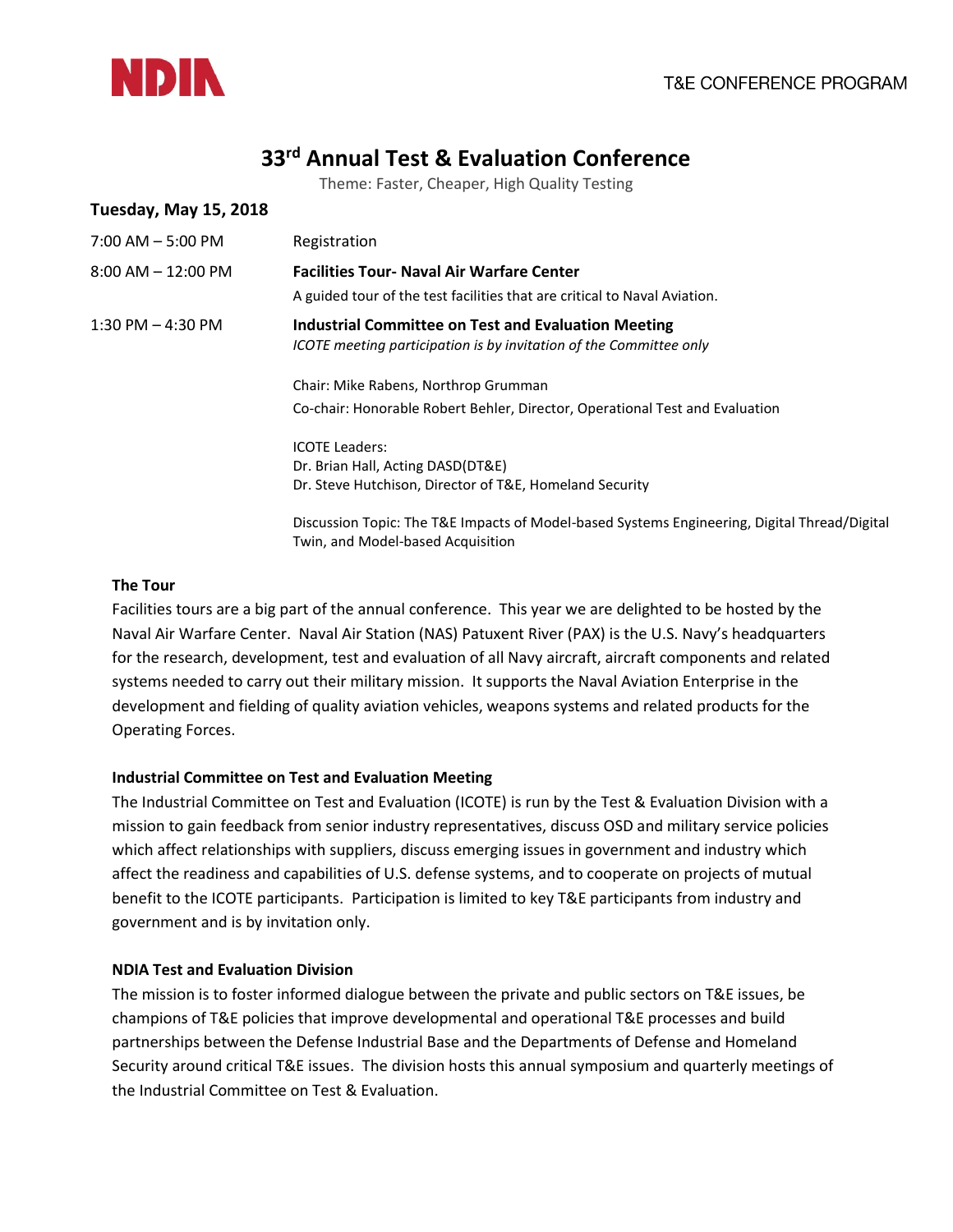

### **Wednesday, May 16, 2018**

| 7:00 AM -5:00 PM        | Registration                                                                                                                                                                                                                                                                                                                                                                                                                                                                                                                         |
|-------------------------|--------------------------------------------------------------------------------------------------------------------------------------------------------------------------------------------------------------------------------------------------------------------------------------------------------------------------------------------------------------------------------------------------------------------------------------------------------------------------------------------------------------------------------------|
| $7:00$ AM $-$ 8:00 AM   | <b>Networking Breakfast</b>                                                                                                                                                                                                                                                                                                                                                                                                                                                                                                          |
| $8:00$ AM $- 8:15$ AM   | <b>Welcome and Introductory Remarks</b><br>Joe Manas, T&E Division Chair, Raytheon<br>Leslie Taylor, Executive Director, Naval Air Warfare Center Aircraft Division                                                                                                                                                                                                                                                                                                                                                                  |
| $8:15$ AM $-9:15$ AM    | <b>Keynote Address</b>                                                                                                                                                                                                                                                                                                                                                                                                                                                                                                               |
|                         | <b>Key Focus Areas for The Future Of T&amp;E</b><br>The Honorable Robert Behler, Director Operation Test & Evaluation, OSD<br>The rapid evolution of threats means emphasis on testing of software intensive systems and<br>cybersecurity implications, integrated testing, test infrastructure, workforce and modeling and<br>simulation.                                                                                                                                                                                           |
| $9:15$ AM $- 10:00$ AM  | <b>Featured Speaker</b>                                                                                                                                                                                                                                                                                                                                                                                                                                                                                                              |
|                         | The Critical Role of Effective T&E in the Air Force                                                                                                                                                                                                                                                                                                                                                                                                                                                                                  |
|                         | LTG Arnold Bunch, Military Deputy, Assistant Secretary of the Air Force for Acquisition                                                                                                                                                                                                                                                                                                                                                                                                                                              |
| 10:00AM - 10:30 AM      | <b>Networking Break</b>                                                                                                                                                                                                                                                                                                                                                                                                                                                                                                              |
| $10:30$ AM $- 11:15$ AM | <b>T&amp;E for the Navy</b><br>Navy PEO (TBD)                                                                                                                                                                                                                                                                                                                                                                                                                                                                                        |
| $11:15$ AM $- 12:00$ PM | T&E for the Army                                                                                                                                                                                                                                                                                                                                                                                                                                                                                                                     |
|                         | Mr. David Jimenez, Deputy Under Secretary of the Army/Director of Army Test and<br>Evaluation                                                                                                                                                                                                                                                                                                                                                                                                                                        |
| 12:00 PM - 1:30 PM      | <b>Walter W. Hollis Award Luncheon</b>                                                                                                                                                                                                                                                                                                                                                                                                                                                                                               |
|                         | Presentation for Outstanding Lifetime Achievement in Defense Test& Evaluation<br>Award Winner: Mr. Dave Duma, Deputy Director, DOT&E, OSD                                                                                                                                                                                                                                                                                                                                                                                            |
| 1:30 PM - 3:00 PM       | Panel: T&E to Meet the Pace of Need Panel<br>Moderator: Gary Honea, Raytheon Missile Systems<br>Mr. Carroll P. "Rick" Quade, Deputy for Test and Evaluation, DoN<br>$\qquad \qquad -$<br>Dr. Ed Kraft, Associate Director of Research, UTSI<br>$\overline{\phantom{a}}$<br>Col Ted "Vader" Dempsey, USAF, 53 Test Management Group Commander<br>$\qquad \qquad \blacksquare$<br>Paul Kratzer, AWS Integration and Verification Department Manager, Raytheon<br>Missile Systems<br>Ed Burnett, Senior Fellow, Lockheed Martin Company |
| $3:00$ PM $-3:30$ PM    | <b>Networking Break</b>                                                                                                                                                                                                                                                                                                                                                                                                                                                                                                              |
| $3:30$ PM $-5:00$ PM    | <b>Hypersonics T&amp;E Panel</b><br>Moderator: Larry Graviss<br>Dr. John Schmisseur - UTSI<br>$\overline{\phantom{0}}$<br>Colonel Tim West - AEDC<br>Dr. Miles Palmer - 8 Rivers Capital                                                                                                                                                                                                                                                                                                                                             |
| $5:00$ PM $-6:30$ PM    | <b>Networking Reception</b>                                                                                                                                                                                                                                                                                                                                                                                                                                                                                                          |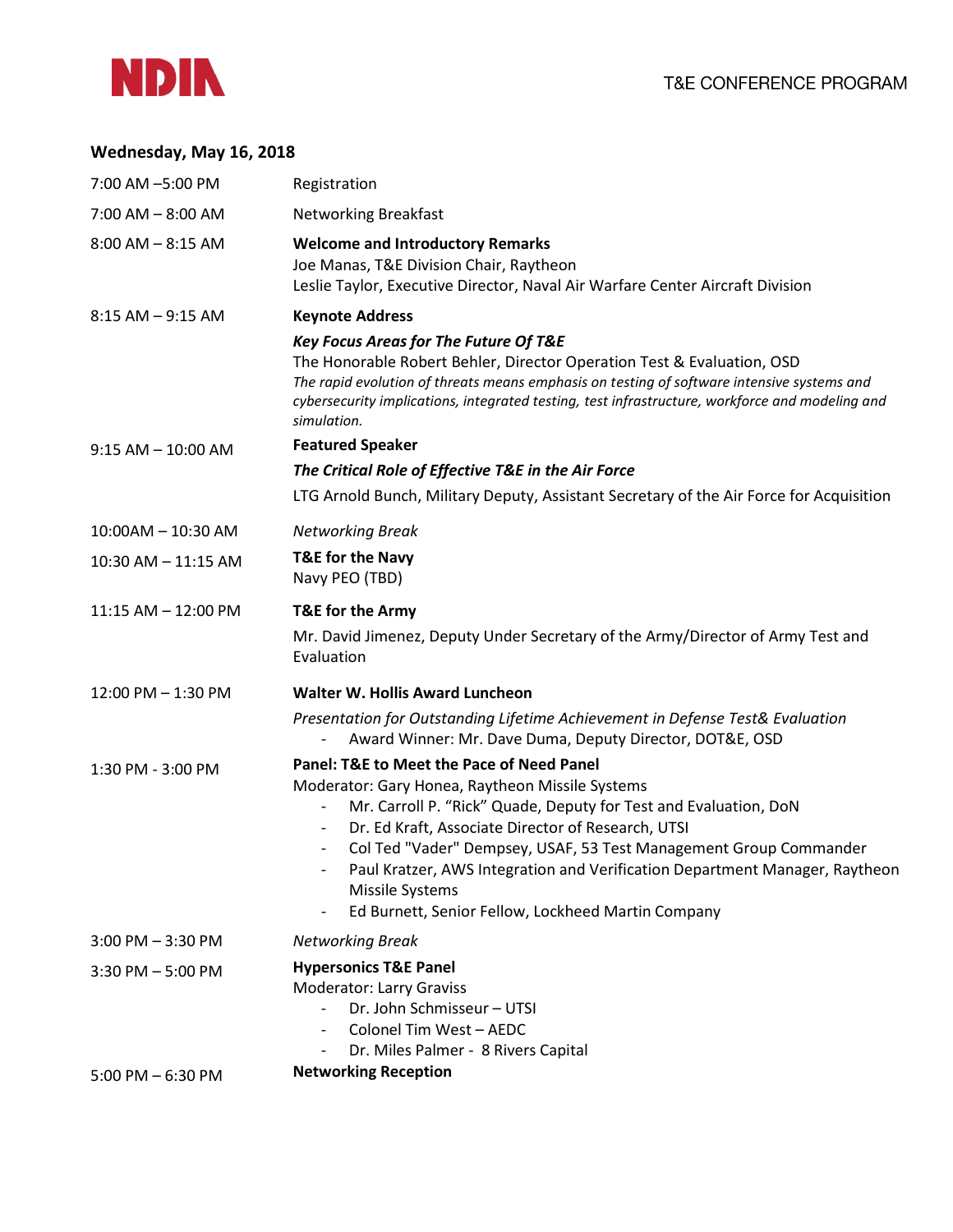## T&E CONFERENCE PROGRAM



| Thursday, May 17, 2018  |                                                                                                                                                                                                                                                                                                                                                                                 |                                                                                                                                                                        |  |
|-------------------------|---------------------------------------------------------------------------------------------------------------------------------------------------------------------------------------------------------------------------------------------------------------------------------------------------------------------------------------------------------------------------------|------------------------------------------------------------------------------------------------------------------------------------------------------------------------|--|
| $7:00$ AM $-5:00$ PM    | Registration                                                                                                                                                                                                                                                                                                                                                                    |                                                                                                                                                                        |  |
| $7:00$ AM $-$ 8:00 AM   | <b>Networking Breakfast</b>                                                                                                                                                                                                                                                                                                                                                     |                                                                                                                                                                        |  |
| $8:00$ AM $- 8:15$ AM   | <b>Welcome and Introductory Remarks</b>                                                                                                                                                                                                                                                                                                                                         |                                                                                                                                                                        |  |
|                         | Joe Manas, T&E Division Chair, Raytheon                                                                                                                                                                                                                                                                                                                                         |                                                                                                                                                                        |  |
| $8:15$ AM $-$ 8:50 AM   | <b>Featured Speaker</b><br>George Rumford, Test Resource Management Center (TRMC)                                                                                                                                                                                                                                                                                               |                                                                                                                                                                        |  |
| $8:50$ AM $-9:30$ AM    | T&E Challenges and Initiatives at DHS<br>Dr. Steve Hutchinson, Director, Office of Test and Evaluation, Department of Homeland<br>Security (DHS)                                                                                                                                                                                                                                |                                                                                                                                                                        |  |
| $9:30$ AM $-10:00$ AM   | Networking Break                                                                                                                                                                                                                                                                                                                                                                |                                                                                                                                                                        |  |
| $10:00$ AM $- 11:15$ AM | Panel: Cyber T&E                                                                                                                                                                                                                                                                                                                                                                |                                                                                                                                                                        |  |
|                         | Moderator: Kevin Knudsen, Boeing<br>Mark Bradbury, Raytheon<br>Brian Hastings, NAWC-AD<br>$\overline{\phantom{a}}$<br>Patrick Lardieri, Lockheed Martin<br>$\overline{\phantom{a}}$<br>Wayne Dumais, DHS<br>$\overline{\phantom{a}}$<br>AJ Pathmanathan, TRMC<br>$\overline{\phantom{a}}$                                                                                       |                                                                                                                                                                        |  |
| 11:15 AM - 12:00 PM     | <b>Panel: Autonomous T&amp;E</b><br>Moderator: Henry Melton, Northrop Grumman<br>Dr. Katherine Lemos, Northrop Grumman Corporation (NGC)<br>Dr. William D'Amico, Johns Hopkins University Applied Physics Laboratory<br>$\qquad \qquad \blacksquare$<br>(APL)<br>Mr. Jeffrey Sappington, Senior T&E Engineer for Interoperability, Naval Air<br><b>Systems Command (NAVAIR)</b> |                                                                                                                                                                        |  |
| 12:00 PM - 1:30 PM      | <b>Tester of the Year Luncheon</b><br>Recognition of key test and evaluation professionals in each of the Services                                                                                                                                                                                                                                                              |                                                                                                                                                                        |  |
|                         | <b>Concurrent Sessions</b><br>Presentations of selected abstracts on critical T&E topics                                                                                                                                                                                                                                                                                        |                                                                                                                                                                        |  |
|                         | <b>MBSE/ M&amp;S for Test Track</b>                                                                                                                                                                                                                                                                                                                                             | <b>Autonomous &amp; Best Practices Track</b>                                                                                                                           |  |
| $1:30$ PM $- 2:00$ PM   | <b>MBSE: An Abstraction to Improve Reality</b><br>George Hollenbeck, Raytheon                                                                                                                                                                                                                                                                                                   | Ongoing Science & Technology (S&T)<br>Efforts to Develop Test Tools for<br>Autonomous Systems by the Unmanned<br>and Autonomous Systems Test (UAST)<br>Technology Area |  |

- Jonathan Elliot, UAST Office of TRMC